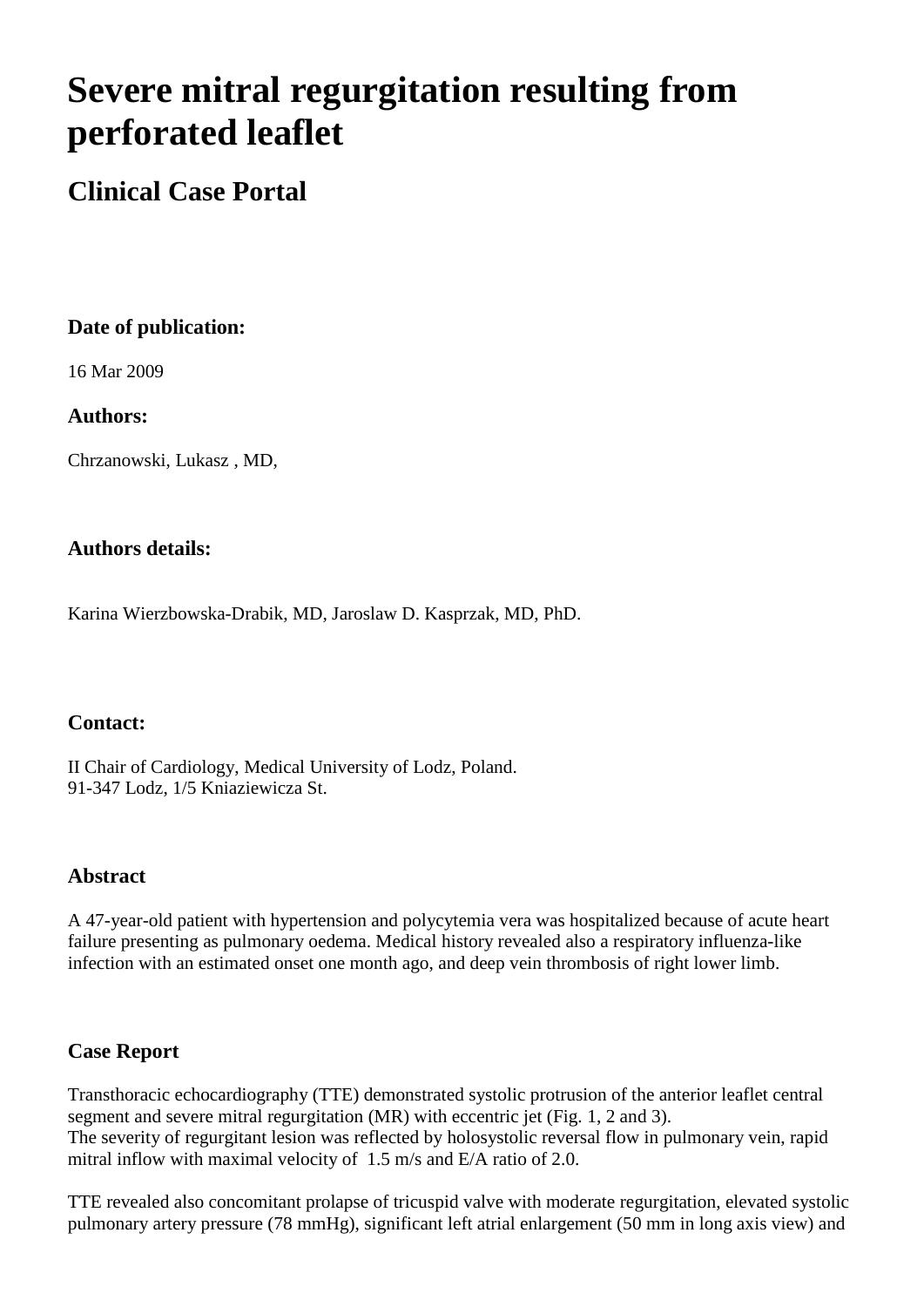hyperkinetic systolic function of the left ventricle with ejection fraction of 68%.

Real-time three dimensional (RT3D) transthoracic echocardiography by full volume mode (Vivid 7 Dimension, GE Vingmed) enabled obtaining a "surgical view" of mitral valve and was suggestive of anterior leaflet perforation (Fig. 4 and Fig. 5).

To accurately assess the mechanism of mitral regurgitation, transesophaegal study (TEE) was performed. It showed an aneurysmal deformity of anterior leaflet central segment with coexisting perforation (Fig. 6 and 7). Severe mitral regurgitation had complex orifice, including anterior leaflet perforated area and impaired coaptation with posterior leaflet (Fig. 8).

#### **Conclusion**

Even though the infective etiology of the disease was very likely, it has not been definitely established during further management, potentially due to an extended clinical course and prior antimicrobial treatment.

Because of substantial destruction of mitral valve and severe regurgitation producing significant haemodynamic abnormalities the patient was referred for surgical treatment. In coronary angiography no significant lesions were found, although the patient experienced an episode of chest pain related to transient coronary artery spasm.

In a few days the patient underwent implantation of mechanical prosthesis in mitral position. Intraoperative findings were fully consistent with echocardiographic imaging. One-year clinical followup was uneventful.

#### Video 1 : [Echocardiographic parasternal long axis image](http://www.youtube.com/watch?v=rn7xV3bCcmM)



Video 2 : [Apical four-chamber](http://www.youtube.com/watch?v=cyjnAO8_0EA) 



Video 3 : [Short axis image](http://www.youtube.com/watch?v=VwjnmyBklkM)



Video 4 :